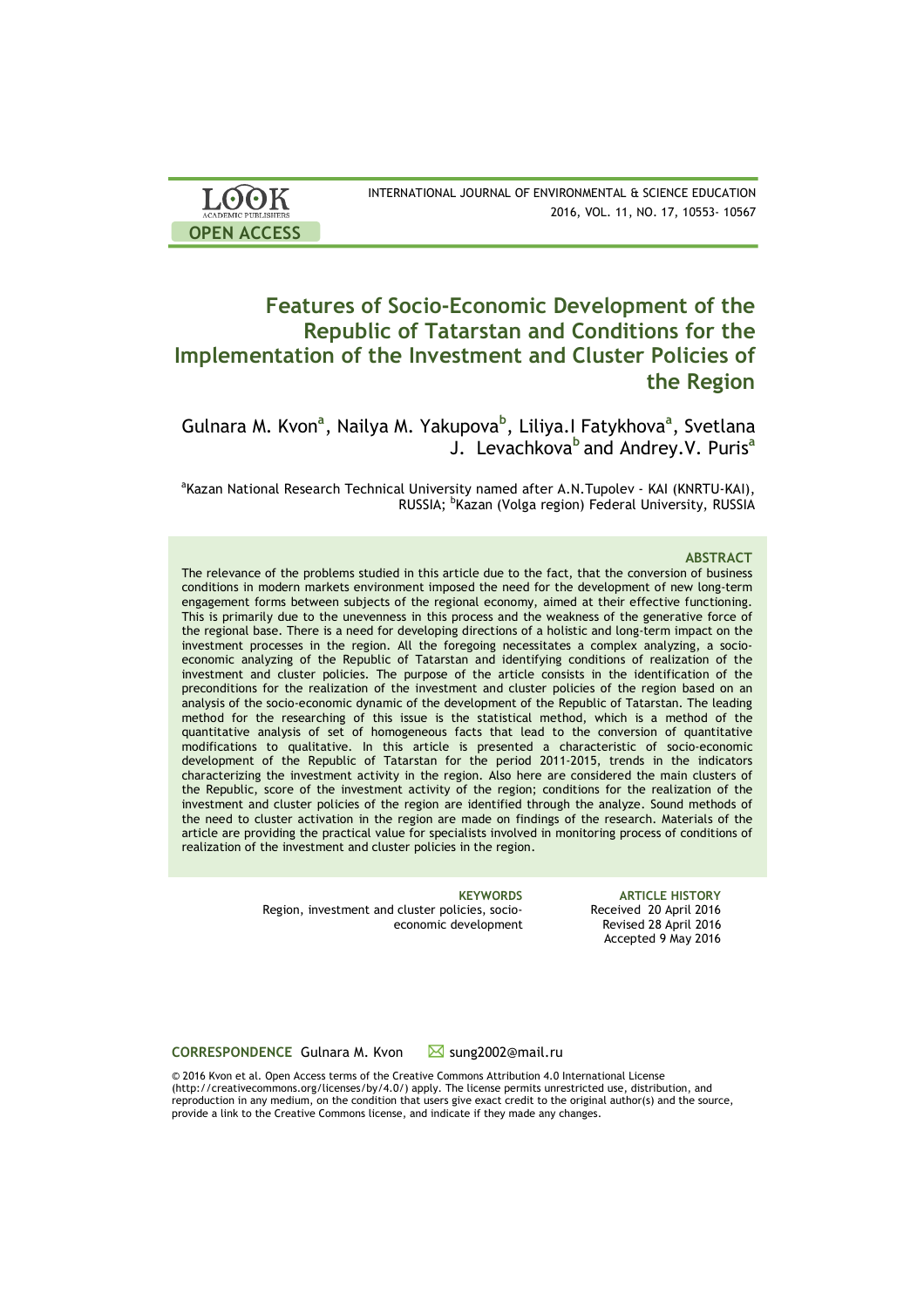### **Introduction**

# *Relevance of the Problem*

The improving of the competitive benefits of the economic in the region is possible by activation of the investment and cluster policies of the region, or socalled industry cluster. Even though economical processes are exposed to globalization and expanding the frontiers in all countries, territorial localization of industry that provides the concentration of enterprises in one place, nevertheless, provides specific advantages.

In Russia, it has been said about the need for clusters in the Concept of long-term socio-economic development of the Russian Federation for the period up to 2020 (the Concept, 2008), which focused on six directions of transition to innovative type of economic development. One aspect is «the emergence of new centers of socio-economic development, based on development of energetic andtransport infrastructure, and the emergence of regional industrial nets of clusters, implementing a competitive potential of territories». The Concept was approved by a Government regulation of the Russian Federation of November 17, 2008. (N-1662-r). In the Concept were considered different variants (scenarios) of Russian development. In the Republic of Tatarstan there is a program «The development and deployment of a productive force of the Republic of Tatarstan based on clusters approach up to 2020, and for the period up to 2030» (Program, 2008).It is also considered there an inertial and innovative variant of republic development. At the same time, the priority task of the Program is «to justify the formation and to determine the extent of competitive sector clusters in Russia and worldwide». According to the Program, the cluster approach will make it possible to create new growth points in the republic. The Program was approved by the Cabinet Decision of the Republic of Tatarstan N763 of October 22, 2008 (Resolution, 2008).

The investment policy review of the region was presented in works of A.Sh. Khasanova & G.M. Kvon (2014), N.M. Yakupova & S.J. Vakulyuk (2013), G.M. Kvon (2012, 2015), L.I. Fatykhova (2010, 2013), A.V. Puris (2015), M. Porter (1993) was one of the first who applied the technical term «cluster» to economic processes. The clusters organization based on the best using of resources would enhance the investment attractiveness of the region. The clusters approach to development of the region was presented in works of authors, who reflected the list of the main clusters of the region (Khasanova, Kvon & Muhametzyanova, 2015a), Kvon G.M. (2015, 2016). The strategic role of clusters in the formation and development of the region, and development of sectors, based on clusters interaction is presented in works of Yu.G. Lavrikova (2008), Yu.G. Lavrikova & S.N. Kotlyarov (2015). The innovative capacity building of the modern management system is reflected in works of V.B. Vaks (2011, 2015).

### **Materials and methods**

### *Prospects of the Research*

During the research, authors have solved the following tasks:

1) analyzing of leading indicators of socio-economic development of the Republic of Tatarstan for the period 2010-2015;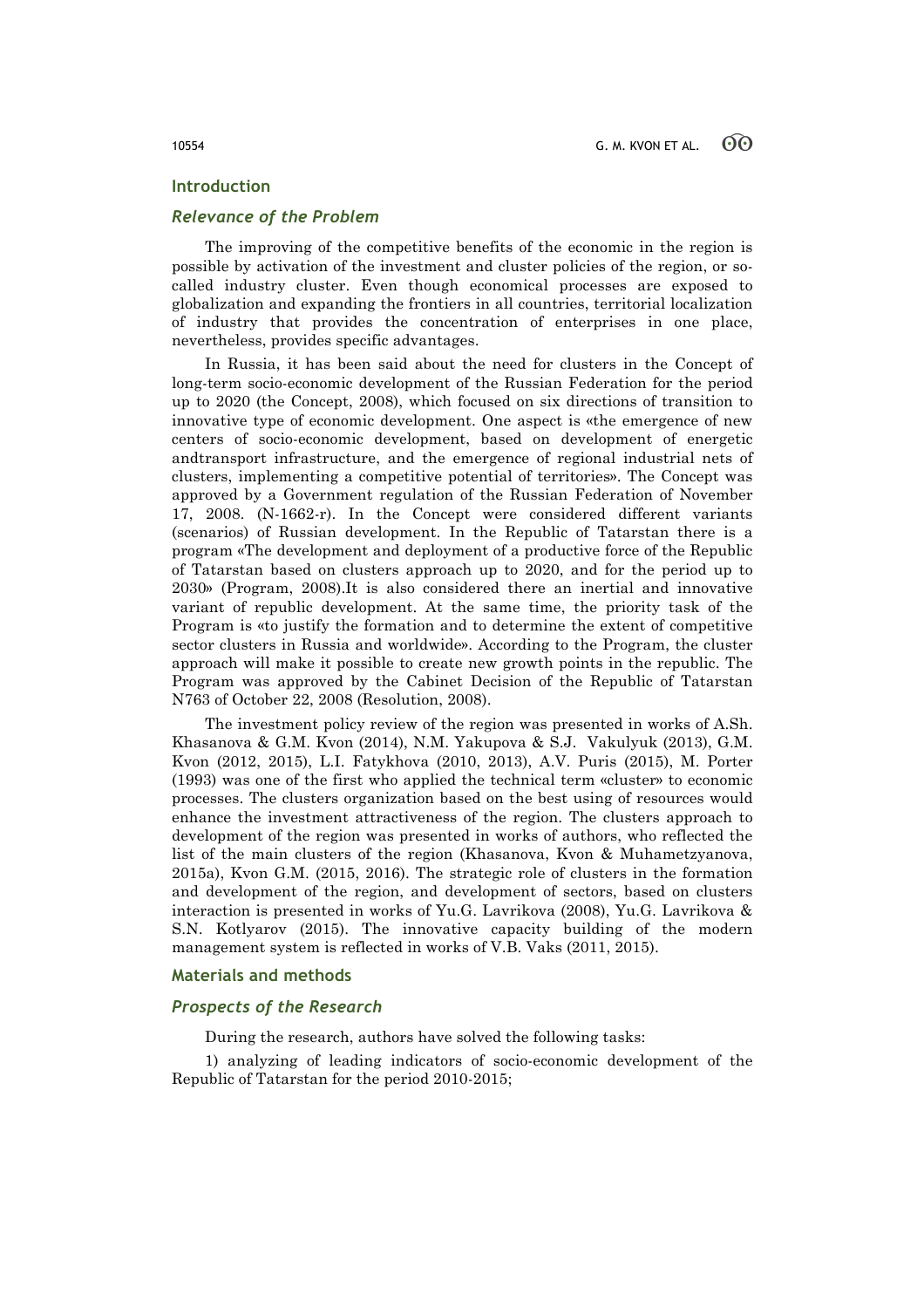#### 60 INTERNATIONAL JOURNAL OF ENVIRONMENTAL & SCIENCE EDUCATION 10555

2) analyzing of the investment indicators of the Republic of Tatarstan for the period 2010-2015;

3) rating analysis of the Republic of Tatarstan for the period 2010-2015.

4) analysis of clusters, which are functioning in the Republic of Tatarstan.

5) conclusions on the realization of investment and cluster policies of the region.

# *Theoretical and empirical research methods*

During the research were used different research methods:

- $-$  statistical methods;
- $-$  the method of periodization;
- $-$  the comparative method:
- retrospective method;
- methods of analysis and synthesis.

# *Stages of the research*

A study of the problem was composed of three stages:

— the first phase was implemented a theoretical analysis of existed methodological approaches to justification of investment and cluster policies of the region, were allocated key indicators, with a view to characterizing of socioeconomic development of the Republic of Tatarstan;

¾ in the second phase was analyzed the socio-economic development of the Republic of Tatarstan, based on selected indicators for the period 2011-2015. Indicators that characterize an investment activity of the republic were considered; the main clusters of republic were outlined;

¾ in the third phase were considered the main directions to realization of investment and cluster policies of the region, the results were summarized, were made the informed conclusions.

# **Results**

# *Features of socio-economic development of the Republic of Tatarstan*

Let us consider a socio-economic situation in the Republic of Tatarstan with a view to determining the feasibility and further prospects of the investment development.

In terms of geographical location, the republic has an exceptionally advantageous of economical-geographical location. The republic is situated close to the center of economically developed the Volga Federal District, between industrial regions of the Center and the Urals. The Region has the favorable situation towards important material base of the Ural and Siberia, towards agricultural areas of the Volga Region.

The Republic of Tatarstan consists of areas and cities of national significance, the Constitution of the Republic of Tatarstan establishes it list. Areas consists of cities of regional significance, urban villages and rural population centers with their subordinate territories, which constitute the first level in the system of governmental organization. At present, there are 43 municipal districts and 2 city districts in the republic (Official statistics, 2016).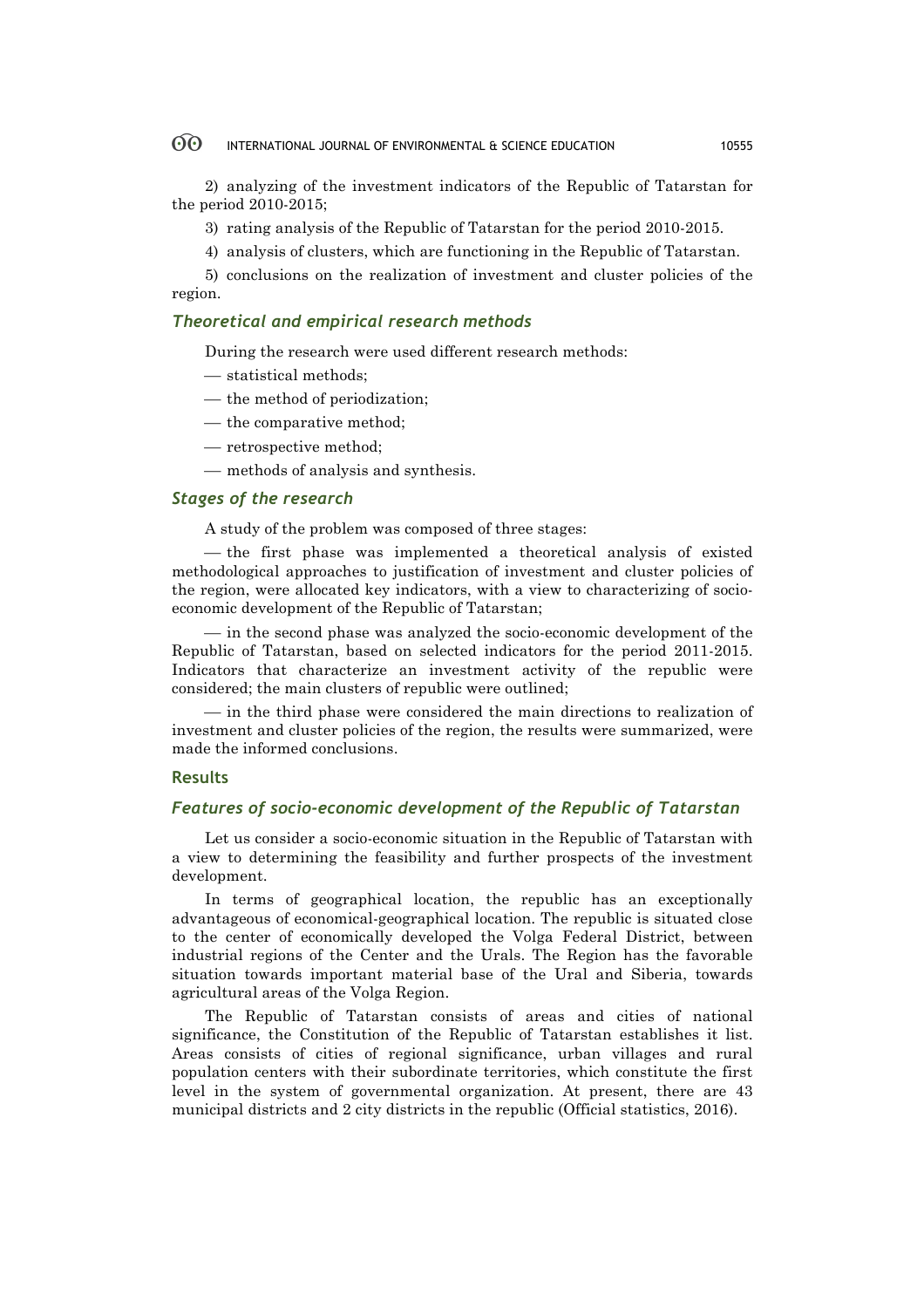According to preliminary estimates, the total population of the Republic of Tatarstan is estimated at 3 868 730 foryear-end 2015.(Official statistics, 2016).The annual average population of the Republic in 2013 was 3 830 134, in according with table 1.

**Table 1.** The main indicators of population of the Republic of Tatarstan for 2011-2015.

| <b>Indicators</b>                                                          | 2011    | 2012    | 2013        | 2014   | 2015    |
|----------------------------------------------------------------------------|---------|---------|-------------|--------|---------|
| Population (end of<br>year), thousand people                               | 3 803,2 | 3822    | 3 8 3 8 , 2 | 3855   | 3868    |
| Natural increase of the<br>population, persons                             | 3706    | 9 0 6 3 | 10 266      | 9559   | 10 416  |
| Average annual number<br>of employed in the<br>economy, thousand<br>people | 1819,9  | 1821.8  | 1 817.7     | 1812.2 | 1 808,1 |

From 2011 to 2015 the population of the Republic of Tatarstan was increased by 64,8 thousand. The natural increase of population of the republic for the last 5 years was increased from 3 706 in 2011 to 10 416 in 2015.

The indicator of annual average number of employed in economic persons would characterize the amount of employed persons in the economic sector of the republic. This parameter for the last five years showed an increase only in the interim between 2011 and 2012. The rest of the time the annual average number of employed in economic persons of the Republic of Tatarstan was decreased, dropping to 0,75 % since 2012.

The wages of workers of the region is another indicator of socio-economic development of the region and an important parameter for an evaluation of standards of living. The average monthly wage of employees, worked in enterprises and organizations of the Republic of Tatarstan measured 28 606,7 rub. for year-end 2015 and increased by 43% to the level of year-end 2015, it shows in figure 1.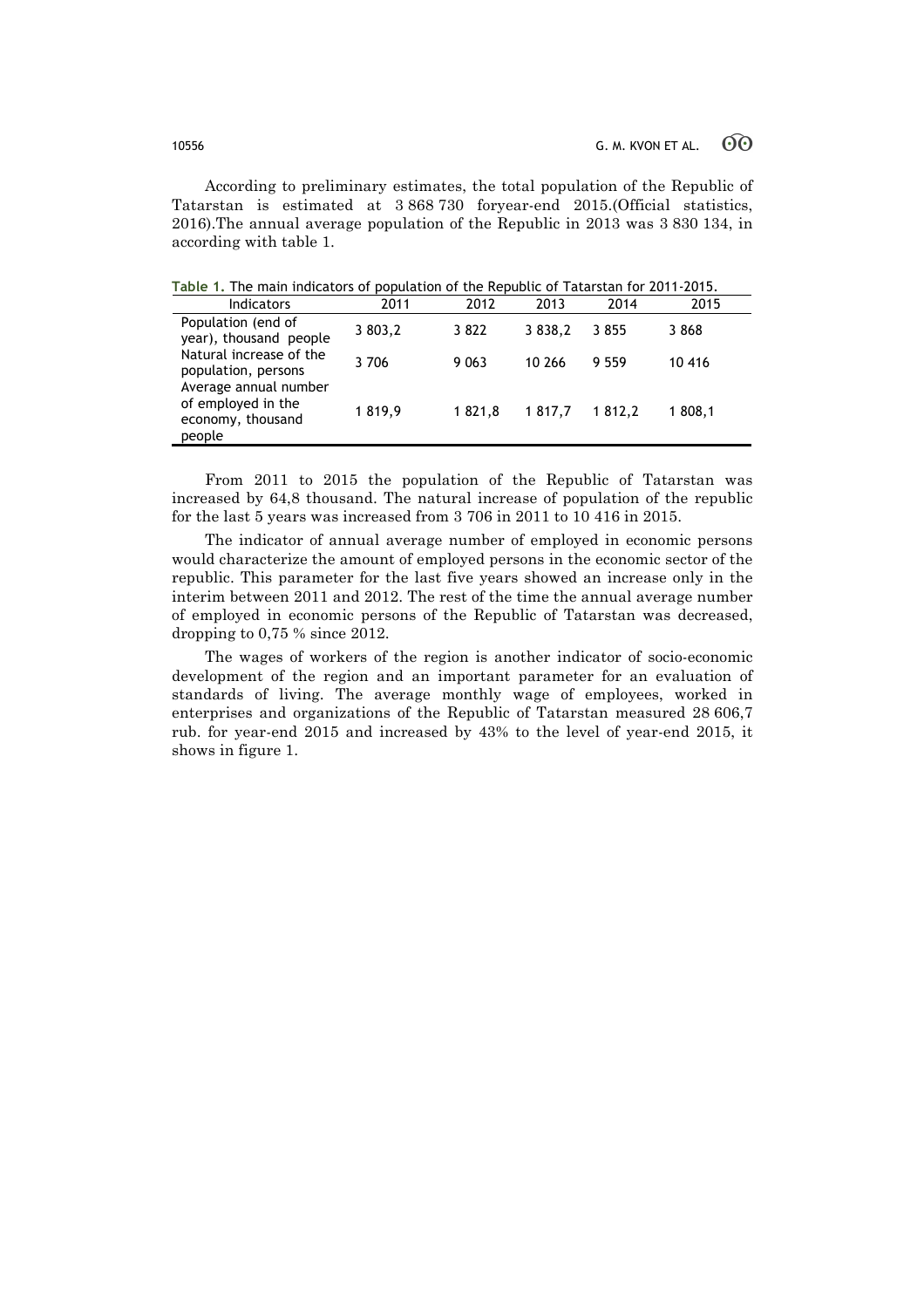

**Figure 1**. The average monthly nominal wage paid to workers for 2011-2015 (in rubles).

But such strong growth of wages being gradually eroded during the last 5 years. The average monthly wage of employees, worked in enterprises and organizations of the republic was increased only by 1% during the last year. In view of the increased inflation, which amounted to 12,9%, during year 2015, everything points to a decrease in real income among the population of the republic.

Analysis of the development prospects of the labor market was presented in previously published work of authors (Khasanova, Kvon & Muhametzyanova, 2015b).

The Republic of Tatarstan is one of the most important mineral and raw material regions in the Russian Federation. Oil, natural bitumen, liquid forms of non-metallic minerals (sand and gravel materials, sand, brick clay, bentonite and expanded clay, plaster, zeolite marl, carbonate rocks) define values of its subsoil.

The main mineral resource of the Republic of Tatarstan is oil. On the base of its stock created and maintaining powerful oil-producing and petrochemical complexes, being formed a modern refinery industry. Oil-producing complexes are the main budget forming economic sector. It accounts more than a quarter of Gross Regional Product. The main currency flow, with an appreciable effect on socio-economic development of the Republic connected with oil producing.

The Republic of Tatarstan has an extensive transport network, including all types of land, air and water transport.

By virtue of the territorial specificity of the republic and predominantly border landed railway, increased role belongs to road transport and road infrastructure.

Over the past twenty years, there is a strengthening of industrial vector of the republic development. It is based on manufacturing activity, as reflected in the structure of Gross Regional Product. Resource extraction, manufacturing activity, trading, agriculture, building and service delivery contribute to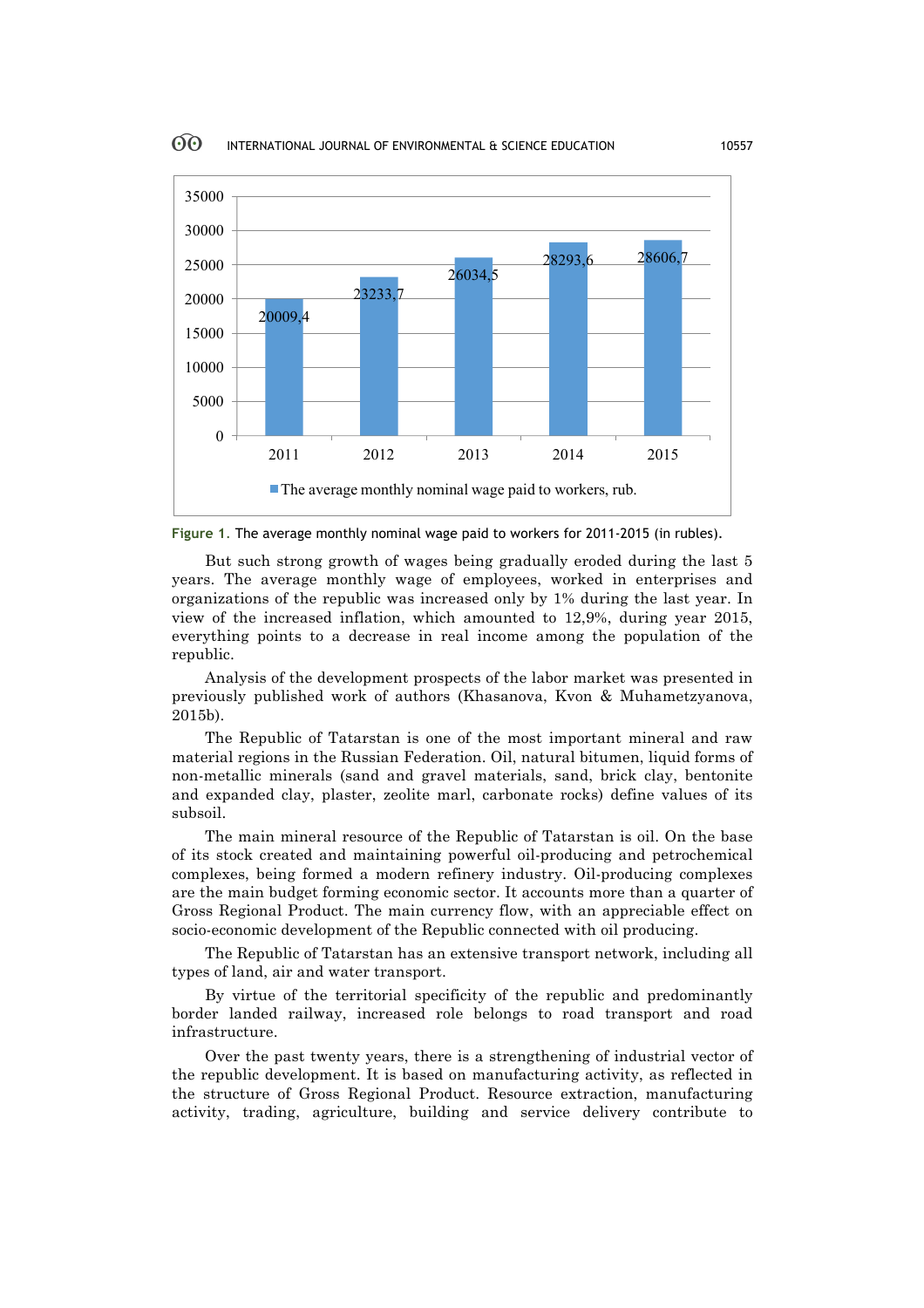development of the Republic of Tatarstan. During this period, was created a number of new modern industrial production and active enterprises have been technically upgraded.

Economic development of the Republic of Tatarstan up to 2013 was characterized by stable trend of industry and standards of living, with the result that has increased the industrial production, population's real income, has decreased the percentage of population with the on come below the subsistence level.

However, in recent years, a period of dynamic expansion turned into the significant slowdown. The Gross Regional Product, which is an integrative indicator of economic activity of the region, characterizing the producing process of final consumption goods and services, is calculated at current prices (the nominal GRP value) and comparable prices (real GRP value). The Gross Regional Product has kept its growth during last five years. However the index of actual volume of Gross Regional Product, which is characterized change in the amount of Gross Regional Product in the current period in compare with basic period, demonstrated the reduction in growth to less 100% in 2015, in accordance with Table 2. This index shows how has grown GRP volume, i.e. the impact of price changes is excluded.

**Table 2.** Volume and changes of Gross Regional Product of the Republic of Tatarstan for 2011-2015.

| Indicators                                                                         | 2011      | 2012      | 2013      | 2014      | 2015      |
|------------------------------------------------------------------------------------|-----------|-----------|-----------|-----------|-----------|
| Gross regional<br>product in basis<br>prices, million<br>rubles                    | 1 305 947 | 1 437 001 | 1 551 472 | 1 671 397 | 1788 579  |
| The index of<br>physical volume of<br>gross regional<br>product at basic<br>prices | 105,7     | 105,5     | 102,4     | 102,1     | 99,60%    |
| The gross regional<br>product per capita,<br>rubles                                | 344 092,5 | 376 907,1 | 405 069,9 | 434 509,1 | 462 316,8 |

A general slowdown in economic, caused by low prices on commodities, especially on oil, led to deceleration. Another reason for it was general tense foreign economic situation.

A sensitive indicator of socio-economic development of the region, in addition to GRB and Index of actual GRB volume, is the Gross Regional Product per capita. GBR per capita this is a total price of all goods and services, produced in the region divided by the permanent population of the region. According to the presented in Table 2 data you can see that GBRper capita in the Republic of Tatarstan has grown over the past five years on 118 224, 33 rub per person. However, it is worth mentioning that despite the apparent rise of this indicator, growth rates fell from 9,5% in 2012 to 6,3% in 2015. This reflects general confirmation of trend of slower growth and stagnation of the economy, due to unsteady conditions of its existence at the macro level.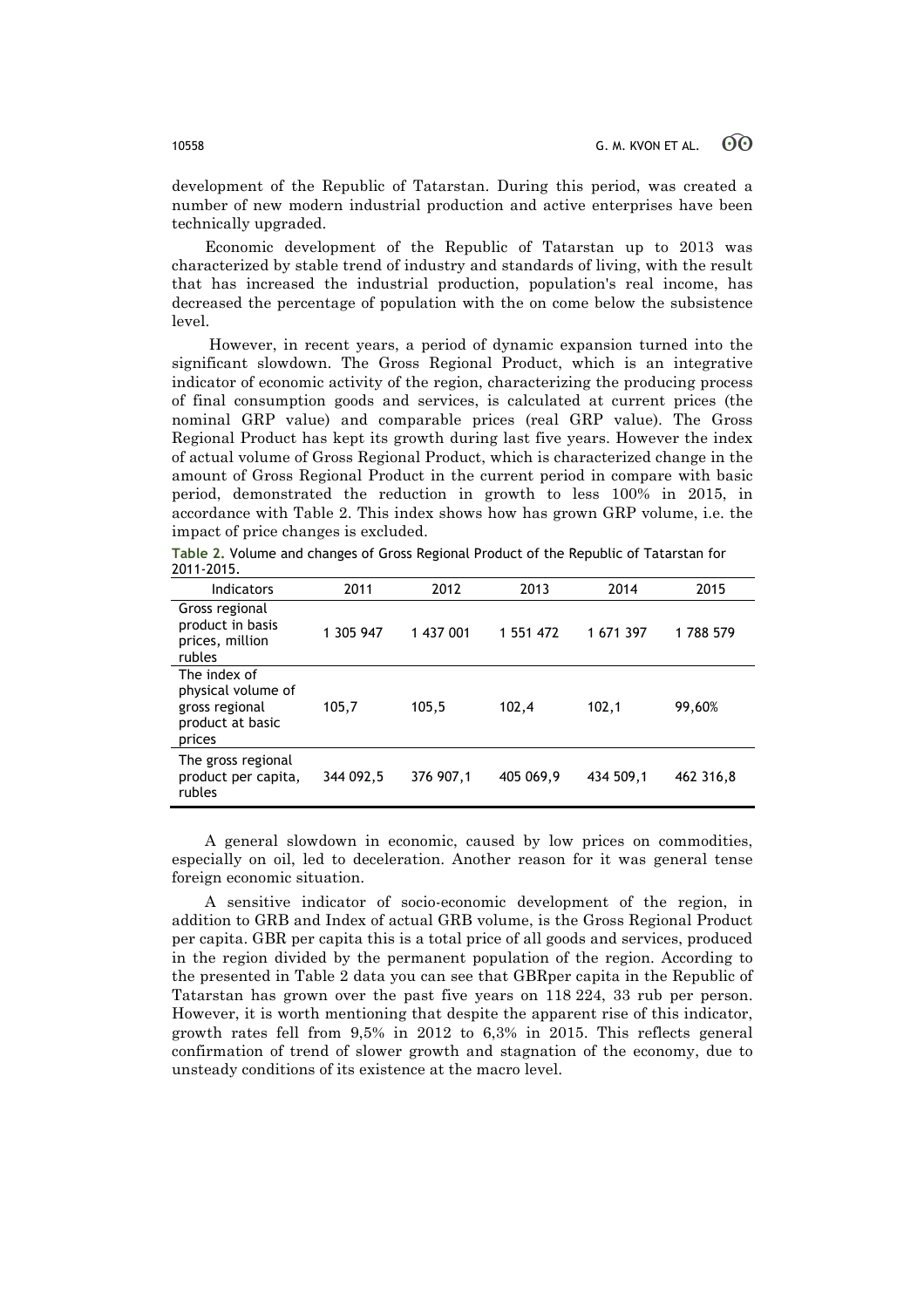#### $\odot$ INTERNATIONAL JOURNAL OF ENVIRONMENTAL & SCIENCE EDUCATION 10559

It is noteworthy, that the growth rate of GRB in the Republic of Tatarstan in 2011-2015 remained higher as the general population, due to structural features of industrial complex of the republic.

Economic and industrial policy, undertaken during last three years in the Republic of Tatarstan, provides the base for the growth of the share of the real sector of the economy. However, it is early to talk about significant achievements in formation of innovative economy. In this context, it is more important to create institutional support structures and space-industrial formations (economic zones, clusters, networks).

According to Table 3, revenues of the consolidated budget of the Republic of Tatarstan, has positive pattern of growth since 2013. Since 2011 this indicator has grown on 26,6%. But it is more important to estimate the situation in region with objective analyses both income and expenses of the consolidated budget, and considering their result in the form of deficit or surplus budget.

There is no clear tendency of reducing or increasing of the budget deficit during the period under review. So if we consider the latest data, we can see that the consolidated budget of the Republic of Tatarstan has deficit of around 6451 million rub. This result is less than the same indicator of 5-years-ago period and less than last year indicator. But there is no visible trend, because since 2012 to 2014 deficit has grown on 79% and has decreased on 63% in the last year.

| <b>Indicators</b>                                                                    | 2011       | 2012       | 2013.     | 2014       | 2015      |
|--------------------------------------------------------------------------------------|------------|------------|-----------|------------|-----------|
| Revenues<br>Consolidated<br>budget of the<br>Republic of<br>Tatarstan                | 191 505,4  | 210 724.7  | 208 335,2 | 216 813,6  | 242 485,6 |
| Consolidated<br>expenses of the<br>budget of the<br>Republic of<br>Tatarstan         | 206 824,1  | 214 307,1  | 209 554,5 | 234 626,9  | 248 936,6 |
| Surplus, deficit (-)<br>of consolidated<br>budget of the<br>Republic of<br>Tatarstan | $-15318,7$ | $-3,582,4$ | $-1219,3$ | $-17813,3$ | $-6451$   |

**Table 3.** Indicators of income and expenses of economic of the Republic of Tatarstan for the period 2011-2015 (million/rubles)

Increasing in borrowing by the budget credit lines according to the article «loans, received from the Russian Federation» is the main reason of dramatic fall of budget deficit. Increase in outstanding loans cannot be seen as negative factor, they are undertaken on 3-year period at the rate 0,1% per annum, that looks unimportant given the current inflation.

# *Brief description of the region's investment policies*

On the implementation of investment policy of the region, the special significance belongs to real investments. Investment in capital stock, which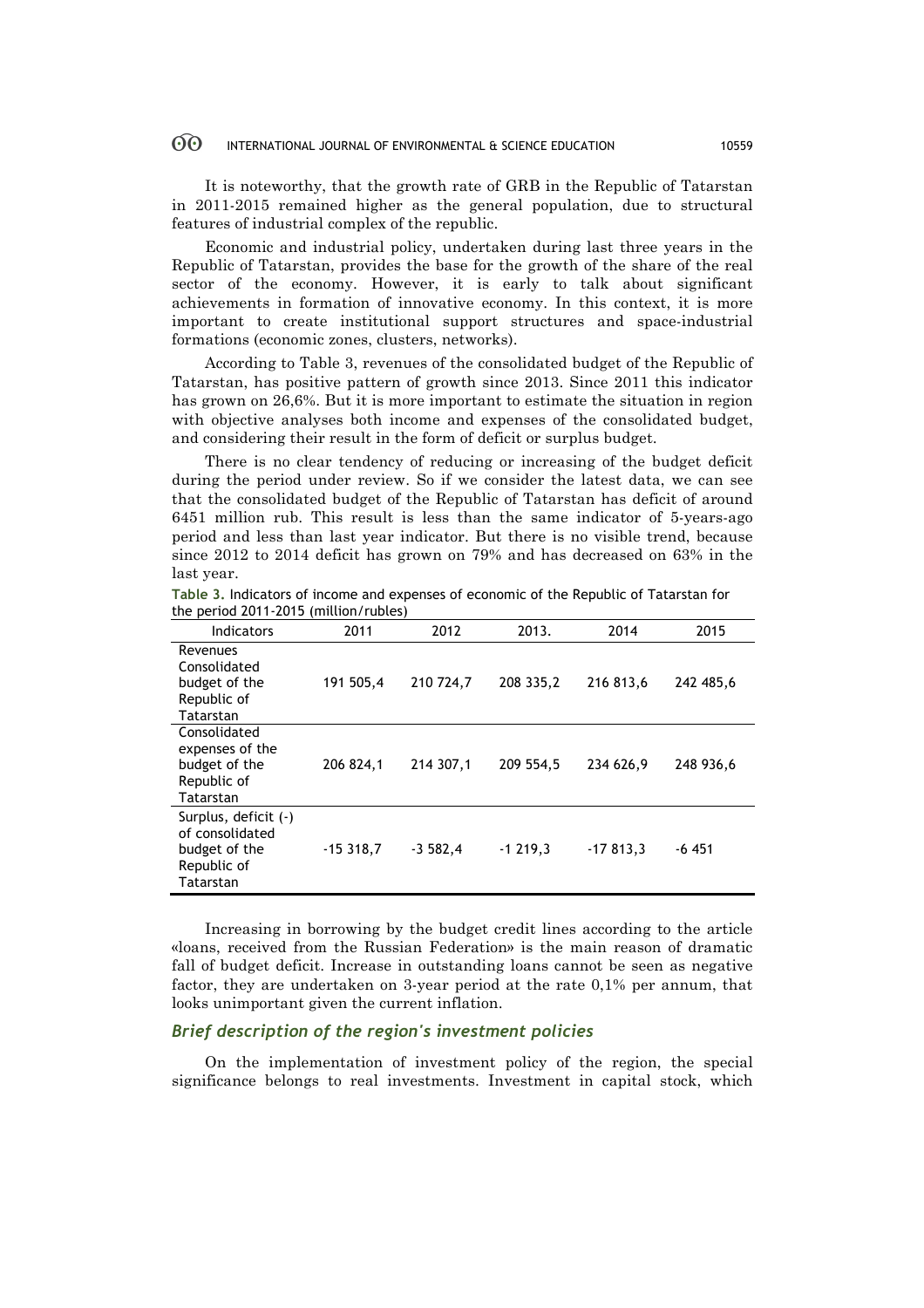dynamic is shown in figure 2, is the important indicator, characterizing trends in the development of the real sector of the regional economy.

According to the Figure 2, in 2015 on the development of economy and social sphere of the Republic of Tatarstan has been brought 617,8bln rubles of fixed investment. This is a maximum value of this indicator in last five years. The trend of investment increasing is going down due to outreach conditions of modern Russian economy.

The "downward tendency" is confirmed by investment indicator in fixed assets as a percentage of the last year, calculated at comparable prices. Comparable prices – this is a price of a particular year or on a specific date. They are conditionally taken as a base when comparing production volume, sales volume and other economic indicators in monetary terms for each period.



**Figure 2.** Dynamics of investment in capital stock in 2011-2015

Using of comparative price prevents the impact of inflation on the dynamic of industrial value, returns, labor productivity indicator, capital productivity, i.e. on all indicators, that use changed valuation of industrial value. According to the Figure 3, investments in a capital stock in the Republic of Tatarstan, calculated at comparable prices, did not show an increase in 2014-2015.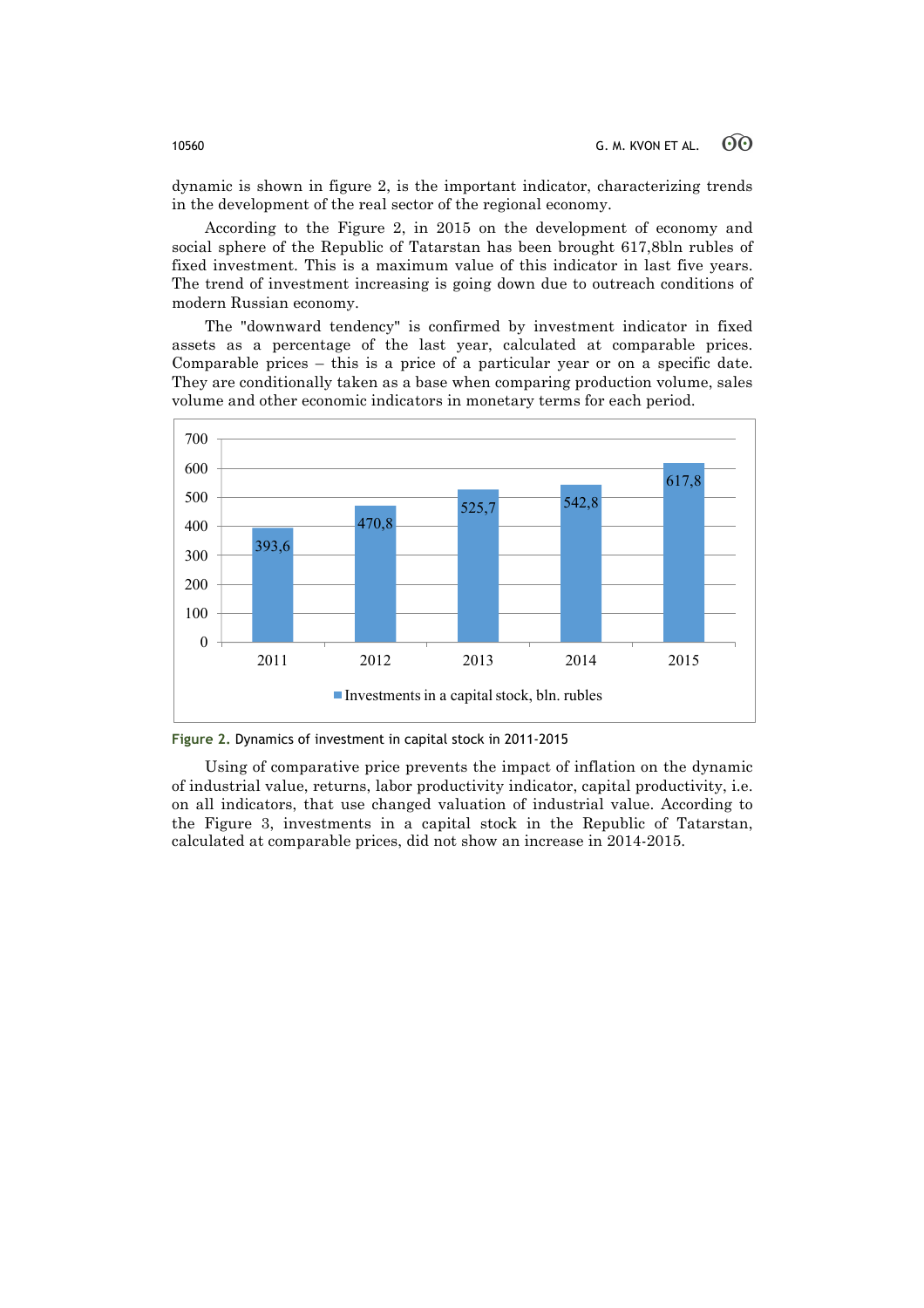

**Figure 2.** Investments indicator in a capital stock in percentage to previous indicator in comparable prices in 2011-2015, %

For the period 2014-2015, investments indicator in a capital stock in percentage to previous indicator in comparable prices was equal to 100% in each of the last two years. This shows that there is no real growth of investments in the Republic of Tatarstan. This is largely due to adverse economic conditions in the Russian Federation.

Table 4 shows us dynamic of the Republic of Tatarstan in ratings of international rating agencies «Moody's» and «Fitch Ratings Ltd»

| the period 2009-2015.       |      |      |      |      |            |            |      |  |
|-----------------------------|------|------|------|------|------------|------------|------|--|
| Indicators                  | 2009 | 2010 | 2011 | 2012 | 2013       | 2014       | 2015 |  |
| Moody's                     | Ba1  | Ba1  | Ba1  | Ba1  | Ba1        | Ba1        | Ba2  |  |
| <b>Fitch Ratings</b><br>Ltd | BBB- | BBB- | BBB- | BBB- | <b>BBB</b> | <b>BBB</b> | BBB- |  |

**Table 4.** Place of the Republic of Tatarstan in ratings of international rating agencies for the period 2009-2015.

According to the Table 4, we can see the estimate of the Republic of Tatarstan in ratings of international rating agencies «Moody's» and «Fitch Ratings Ltd» for the period 2009-2015. The trend on positive estimate of the republic by international rating agencies can be traced to 2014, when Russian economy, followed by economy of the republic of Tatarstan, felt the impact of low prices on energy sources and weakening national currencies. The last factor has been crucial in downgrade of rating of the republic in 2015. This was because all ratings took into account deterioration in the economic conjuncture in the country and growing contingent of foreign currency liabilities owing to recent sharp devaluation of the national currency.

In general, the level of socio-economic development of the Republic of Tatarstan can be described as rather high, in compare with other regions of the Russian Federation. But economic growth is restrained by macro level factors and conditions of unsteady economy. The population is growing and including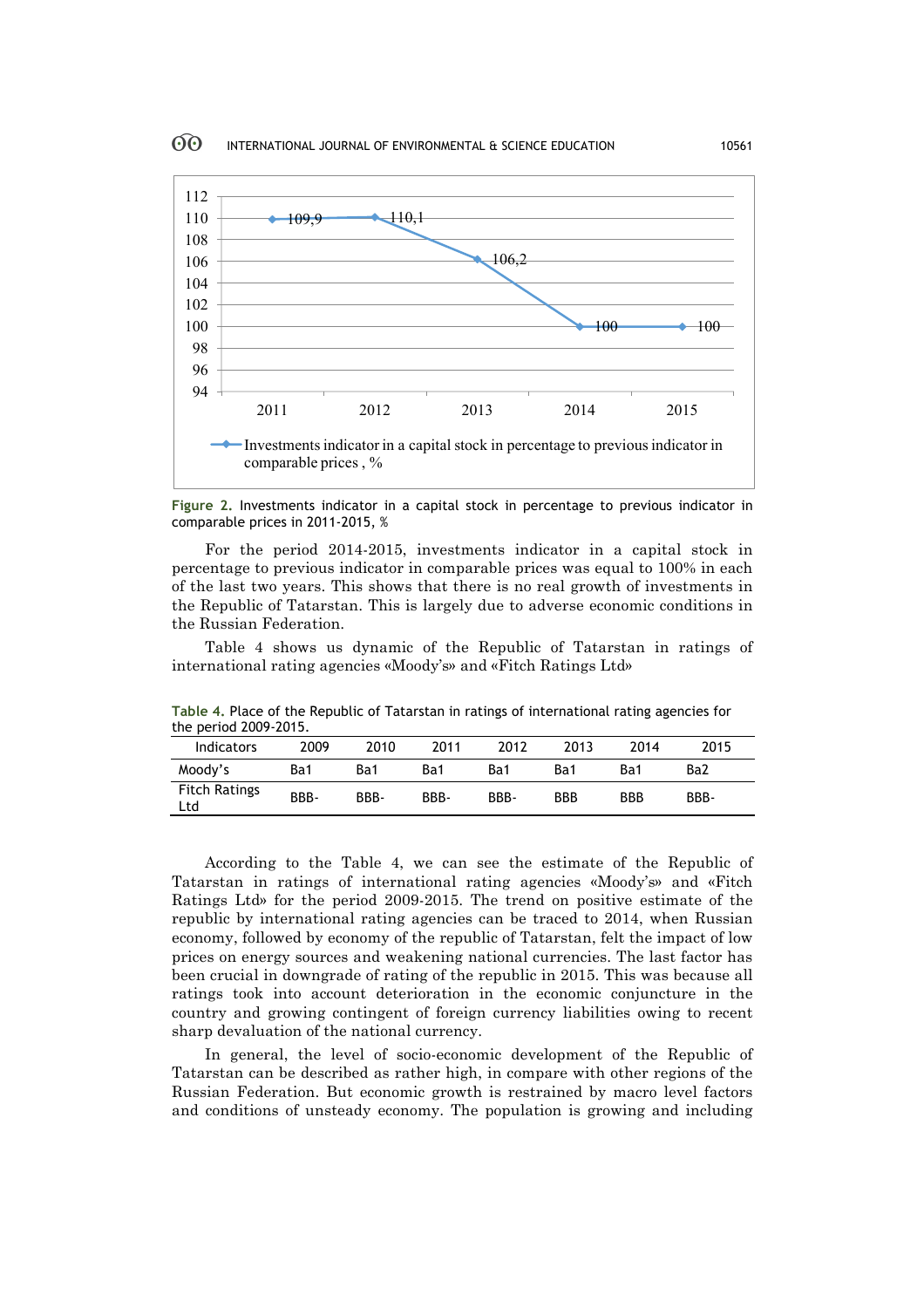3 868 thousands of people. The unemployment rate is at low rate, but it tends to growing. The Gross Regional Product is growing and estimated in 1 788 579 bln. Rubles, but volume index of the Gross Regional Product is decreasing and estimated in 99,60% in 2015. Republic industry structure can be evaluated as differentiated, with a predominance of the mining sector.

Budgetary management can be described as balanced, with advisedly using of federal credit abilities due to adjusted and trusting relations with the federal center. Investments in a capital stock do not show the decline of indicators, but there is also no growing of comparable prices. The Republic of Tatarstan is characterized in international rating agencies as sufficiently creditworthy, but has the negative outlook, caused by unsteady conditions of Russian economy.

In view of the foregoing, one of the most important strategic aim for the Republic of Tatarstan is an increasing of investment appeal. The resolution of these issues will depend on the possibility of effective integration of the economy of the Republic in worldwide economic production and exchange system, which is rapidly changing in conditions of economic development.

# *The implementation of cluster policy of the region*

The cluster concept for regional development become a key factor of practical research in the formation of economy activity, which showed a productivity in the global arena. The creation of this concept began in 1980 years. This concept have been able to unit advantages of some previously developed theories: ways to increase competition, institutionalism, technological and regional progress in the industry. The point of the theory is the ability to concentrate on different types of activity within the regional borders with a favorable climate for clusters. A Government Program «The economic development and innovative economy of the Republic of Tatarstan during the period 2014-2020» (Resolution, 2013) and a number of further programs are endorsed in the Republic.

The Subprogram «The improvement of state economic policy in the Republic of Tatarstan during the period 2014-2020» (Subprogram, 2013) presents the results of realization of clusters approach in the Republic during the period 2010-2012. Fold increasing of volumes of industry production, total investment and growth of innovative production shall be the results of this program realization to 2020.

In the Republic of Tatarstan were established the following clusters:

- chemical and oil-gas;
- energetic;
- $-$  machine-building;
- ¾ agro-industrial;
- ¾ biotechnological;
- $-$  pharmaceutical.

Fuel mining, production of petroleum products, activities related to the production and distribution of electricity, production of transport vehicles, chemical manufacturing are traditionally leading in our republic. Chemical and oil-gas cluster and machine-building cluster are the most relevant clusters for our republic.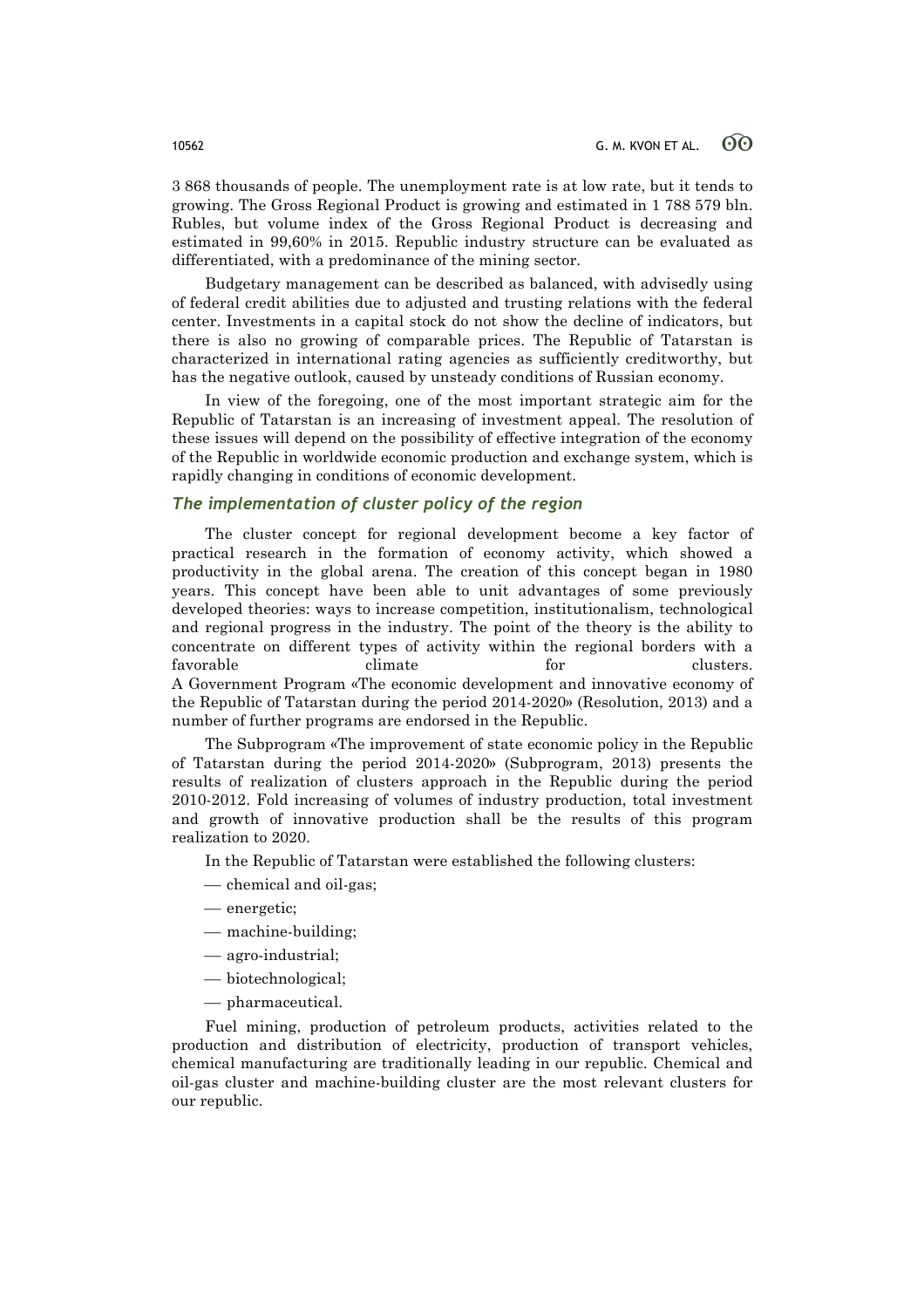#### $\odot$ INTERNATIONAL JOURNAL OF ENVIRONMENTAL & SCIENCE EDUCATION 10563

Like any other cluster, these clusters are representations of complex structure, including a whole set of components: products producing and providing its regulated infrastructure. Cluster consists of independent legally binding companies, doing business in the relevant field, in the relationship and coordination, considering the objective needs of economy. Each cluster has its own development strategy, organized in accordance with the preliminary calculations with strictly defined roles of participants. The outcome indicators of cluster development should be defined.

With regard to chemical and oil-gas cluster of the Republic, (it is one of the biggest cluster in Russia), based on international practice, it can be highlighted the following clusters, according to their specialization (The main clusters, 2016):

— those that are based directly on the oil and gas mining, and geographically located close to the fields of natural resources. These include such companies as, JSC «Tatneft», JSC «TANEKO», JSC «TAIF-NK»;

¾ directed to produce petrochemical products: JSC «Nizhnekamsknefthim», JSC «Kazanorgsintez», JSK «Kazan Synthetic Rubber Plant»;

¾ directed at end-users: JSC «Tatneft-Neftehim», JSC «Nefis Kosmetiks», CJSC «KVART», residents of industrial parks «Kamskie Polyani», «M-7» and technopark «Khimgrad».

As mentioned above, the petrochemical cluster is the largest cluster; it employs more than 45 thousand people. The amount of annually produced added value is 1,5 billions of dollars. The development of the cluster can occur in any direction of this specialization.

The machine-building cluster of the Republic of Tatarstan could be attributed to cluster of industrial production equipment, specializing in oil production. It includes such companies -equipment manufacturers, as JSC «Almetyevsk factory «Radoipribor», JSC «Kazancompressormash», JSC «Vacuummash», JSC «ALNAS», JSC «PO «ElAZ». Such large companies as, JSC «Kazan Helicopter Factory» and JSC «KAPO of S.P. Gorbunov» are members of the Russian machine-building holdings «Helicopters of Russia» and JSC «United Aircraft Corporation».

Major trends of indicators of internal competitiveness of industries of the Republic of Tatarstan attest to positive dynamics of the effective use of capital and labor in most considered sectors.

The main recommendations to improve the competitive advantages of clusters of the Republic of Tatarstan are:

- $\frac{1}{\sqrt{1-\frac{1}{\sqrt{1-\frac{1}{\sqrt{1-\frac{1}{\sqrt{1-\frac{1}{\sqrt{1-\frac{1}{\sqrt{1-\frac{1}{\sqrt{1-\frac{1}{\sqrt{1-\frac{1}{\sqrt{1-\frac{1}{\sqrt{1-\frac{1}{\sqrt{1-\frac{1}{\sqrt{1-\frac{1}{\sqrt{1-\frac{1}{\sqrt{1-\frac{1}{\sqrt{1-\frac{1}{\sqrt{1-\frac{1}{\sqrt{1-\frac{1}{\sqrt{1-\frac{1}{\sqrt{1-\frac{1}{\sqrt{1-\frac{1}{\sqrt{1-\frac{1}{\sqrt{1-\frac{1}{\sqrt{1-\frac{1}{\sqrt{1-\frac{1$
- for textile cluster –optimization of general input for each element;
- for timber processing –optimization of labor inputs;
- for building materials cluster –optimization of other and material input;
- ¾ for machine-building cluster optimization of labor input;
- $\frac{1}{\sqrt{1-\frac{1}{\sqrt{1-\frac{1}{\sqrt{1-\frac{1}{\sqrt{1-\frac{1}{\sqrt{1-\frac{1}{\sqrt{1-\frac{1}{\sqrt{1-\frac{1}{\sqrt{1-\frac{1}{\sqrt{1-\frac{1}{\sqrt{1-\frac{1}{\sqrt{1-\frac{1}{\sqrt{1-\frac{1}{\sqrt{1-\frac{1}{\sqrt{1-\frac{1}{\sqrt{1-\frac{1}{\sqrt{1-\frac{1}{\sqrt{1-\frac{1}{\sqrt{1-\frac{1}{\sqrt{1-\frac{1}{\sqrt{1-\frac{1}{\sqrt{1-\frac{1}{\sqrt{1-\frac{1}{\sqrt{1-\frac{1}{\sqrt{1-\frac{1$

In the Republic of Tatarstan over the years of cluster approach realization, was created the Kamsky innovative territorial-production cluster (The Kamsky cluster), which is defined as one of the main points of economic growth in the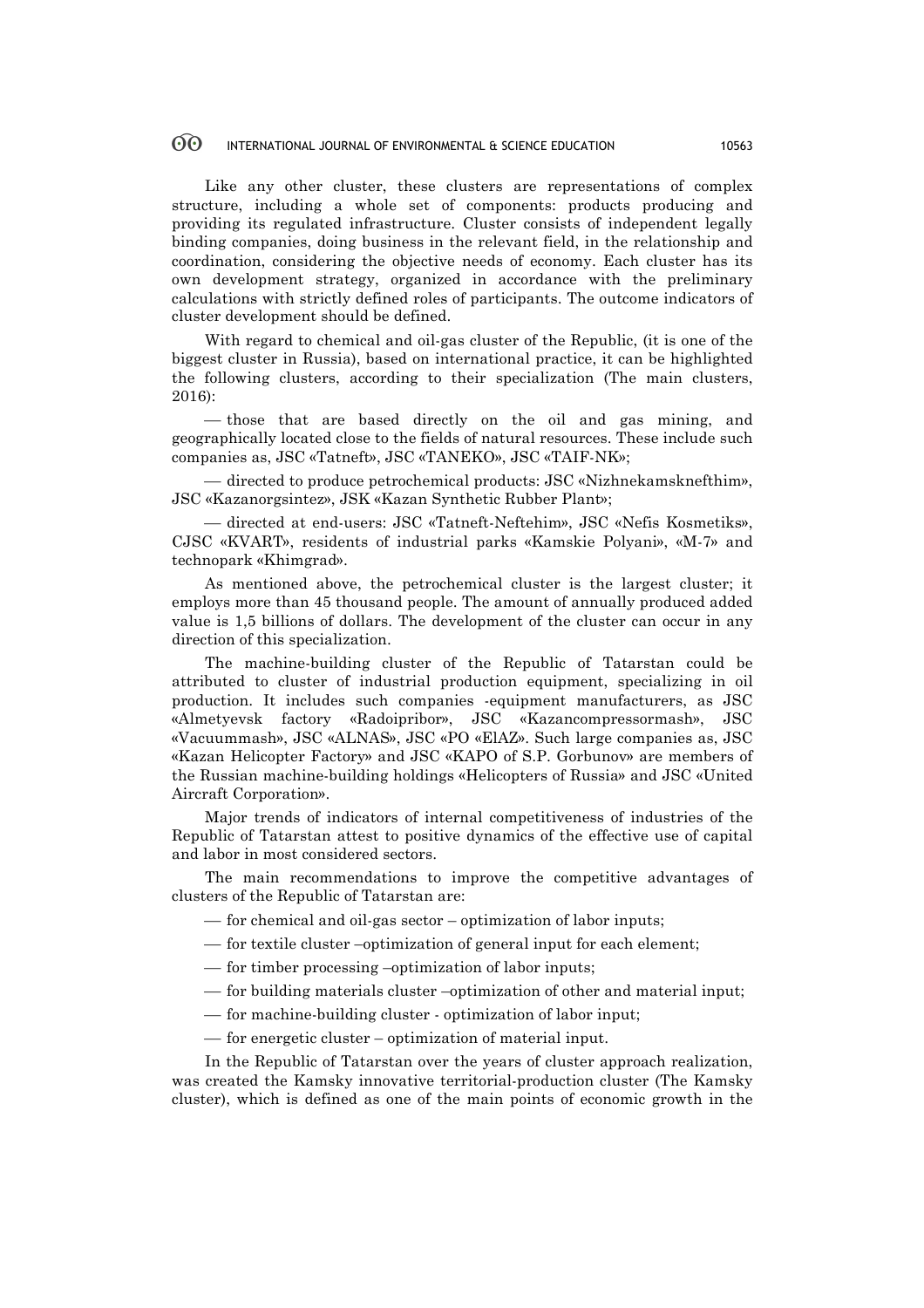Republic. The implementation of investment projects in the cluster will triple the industrial output and bring it to the level of two trillion rubles. The critical role in the economic development of Kamsky Cluster roles to a special economic zone of industrial type on the territory of the municipality «Yelabuga municipal district «Alabuga». It has 15 modern factories on its territory, investors have invested more than 86 billion rubles, were created more than 5 thousand workplaces. Here are producing high-tech production, focused primarily on import substitution, - autos, thermal insulation products, MDF, sheet glass, glass fiber and other. The Kamsky innovative territorial-production cluster in 2012 entered into a list of pilot innovation clusters, approved by Russian Government. Its development work is ongoing now.

To strengthen the competitive position of the Republic of Tatarstan is necessary to pursue an active policy in increasing the investment attractiveness of the republic for foreign investors, improving the efficiency of the processing industries of the regional economy.

Searching of the main directions of innovative development of Russian regions becomes relevant in modern conditions of increasing international competition. Introduction and development of clusters and cluster policy is playing a special role, because it stimulates the cooperation between enterprises in different countries. Creating such clusters that focus on innovation will provide the competitiveness of the republic.

The development of clusters in the region helps to create work places, to increase incomes and standards of living. Increasing tax revenues and reduction in social unemployment benefits has become noticeable at the level of regional and federal budgets. The impact of clusters on the economy of the region connected with the following effects:

- $-$  growth of GBR:
- $-$  growth of investment activity;
- $-$  growth of production and export of high technology products;

— small business development; growth of the share of innovative products in the structure of GBR.

Speaking of improving the region's competitiveness you could say, that one of his basic criteria is the growth in labor productivity. It may be mentioned here a strong position of the Republic of Tatarstan in the area of further development of the processing of raw materials and increasing the production efficiency of the base production.

# **Discussions and Conclusion**

The government regulation of investment activity - it is legislatively approved administrative methods of the investment policy, used by public authorities, which ensure practical implementation of the objectives of social and economic development of the country and its regions, improve the efficiency of investment, ensure their safety, reducing the risk of investment and the conditions for their involvement. Special legal regulation of investment activity presented by laws and regulations and being complex is in the nature.

The main laws and regulations, legitimizing the state regulation of investment activity is: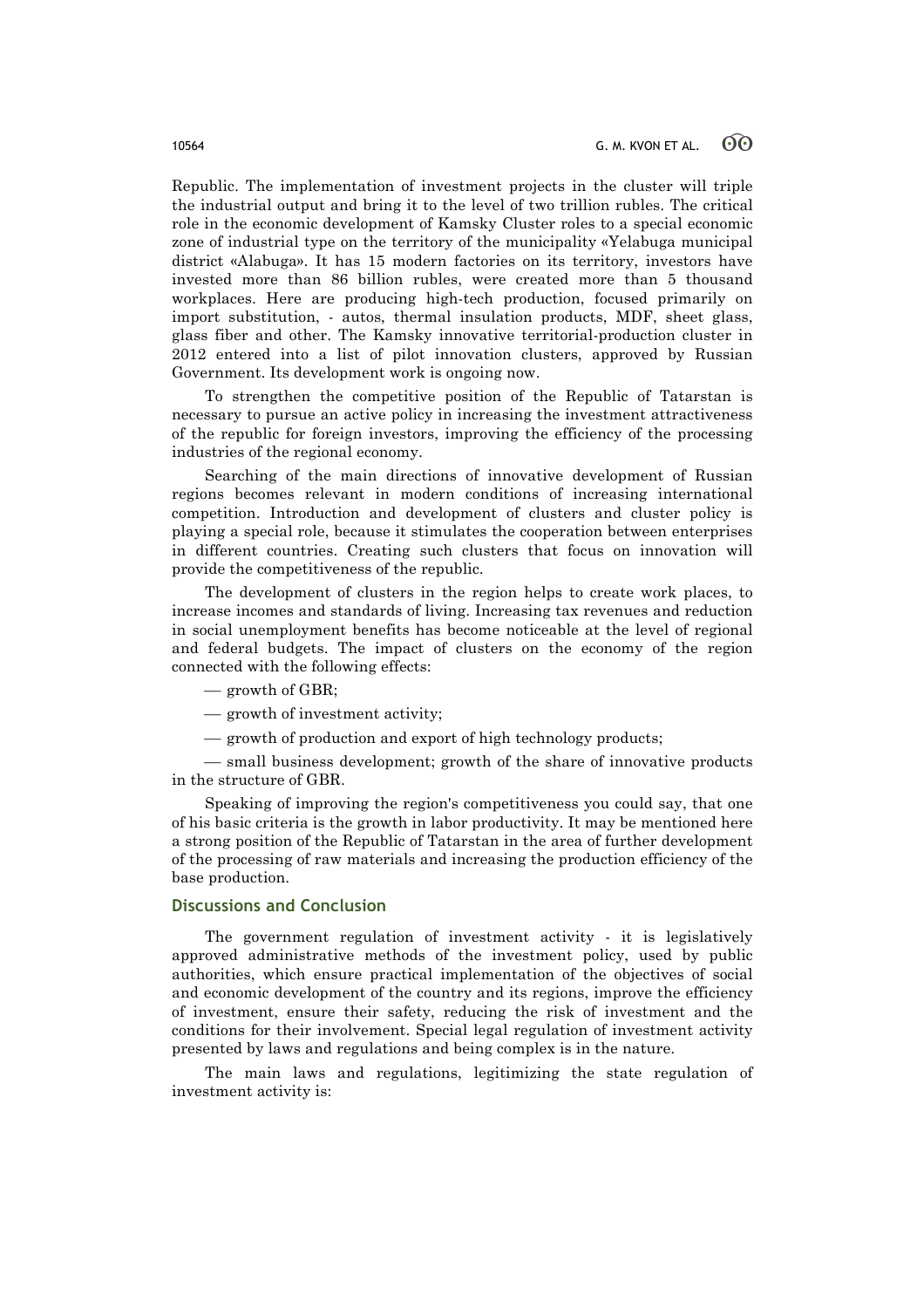#### $\odot$ INTERNATIONAL JOURNAL OF ENVIRONMENTAL & SCIENCE EDUCATION 10565

¾ in Russian Federation - Federal law of 25 February 1999, №39-FZ «On Investment Activity in the Russian Federation in the Form of Capital». (Federal Law, 1999). It defines the legal, social and economic conditions of investment activities, objects and subjects of investment activity, as well as the protection of the rights, interests and property of investors and recipient companies;

— in the Republic of Tatarstan – The Law of the Republic of Tatarstan of 18 July 2005, № 85-ZRT «On investment activity in Republic of Tatarstan». This law applies to investment in fixed assets, in the form of investments in new construction, the reproduction of existing enterprises, the acquisition of equipment on the territory of the Republic of Tatarstan. (Law, 1998);

The investment management in the region is based on a clear identification of targets, principles and investment rates, as well as on priority setting. Clearly formulated and well-chosen aims predetermine later elected financial mechanisms and investment channels. Those issues of investment management are considered in works of G.M. Kvon (2012), G.M. Kvon & F.G. Mukhametzyanova (2014), A.Sh. Khasanova & G.M. Kvon (2014). The implementation of the Strategy of socio-economic development of the republic (The Srategy, 2015), aimed at providing an innovative component of the region provides interaction of investment and innovation policy. Issues of innovative development of Russia and its subjects, the formation of the innovation system are considered in works of Z.N. Mirzagalyamova & L.I. Fatykhova (2015), L.I. Fatykhova (2010, 2013), A.V. Puris (2015), V.B. Vaks (2011, 2015).

Cluster has proven to be one of the most effective and flexible configuration in the realities of modern market relations. Michael Porter was one of the first who proposed to use clusters method, which causes the potential of enterprises in the field of competition in the regional subjects (Porter, 1993). The continuing development of issues of cluster organizations in the region is presented in works of Yu.G. Lavrikova (2008), which examined the role of clusters in the strategic development of the regions.

Issues of using of innovative approache in the formation of clusters, the various aspects of the implementation of the cluster policy in the regions were considered in works of G.M. Kvon & N.A. Halikova, (2016), G.M. Kvon & N.V. Makarov (2016a, 2016b).

In this article were considered realization issues of investment and cluster policy of the region, based on features of socio-economic development of the Republic of Tatarstan.

The analysis of dynamics of key indicators of the republic showed a relatively high level of socio-economic development of the Republic of Tatarstan in compare with others regions of the Russian Federation. But its development is hampered by non-stationary economy of Russia.

Ratings of international rating agencies characterize the republic of Tatarstan as creditworthy, but they give the negative outlook, caused by unsteady conditions of Russian economy.

Analysis of investment indicators showed the possibility of increasing the investment attractiveness of the country, which is a strategic aim of its further development.

Cluster policy implementation provides for substantial investment, that is why this article connects cluster and investment policies of the region. The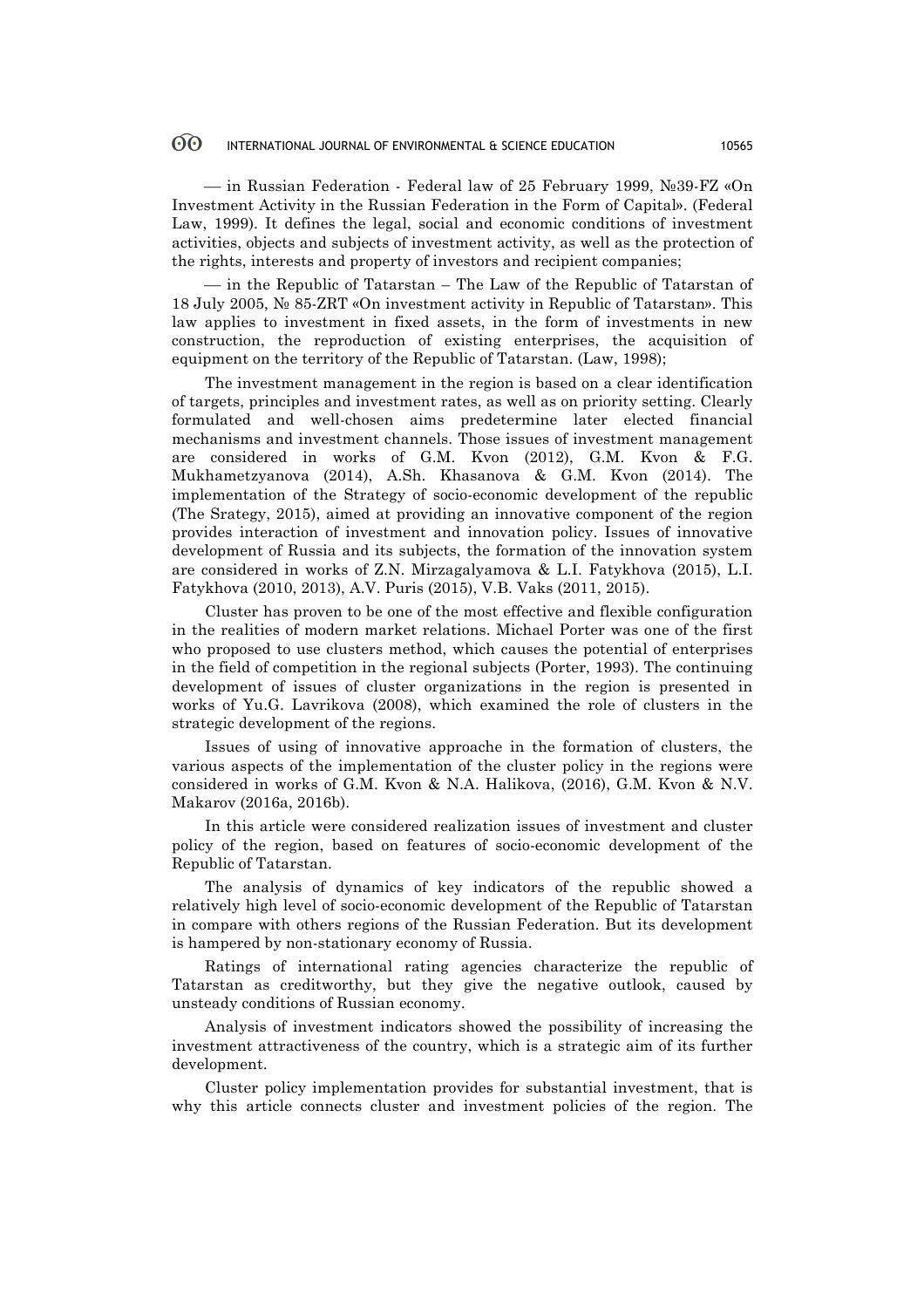Republic of Tatarstan has a number of clusters, which further strengthening could allow determining the cause of deceleration in the development of domestic production and could allow identifying the main vector of effective social and economic development of the region.

### **Disclosure statement**

No potential conflict of interest was reported by the authors.

### **Notes on contributors**

**Gulnara M. Kvon** - is Candidate of Economic Sciences, Professor, Department of Economic Theory in Kazan National Research Technical University by name of A.N. Tupolev – KAI, Kazan, Russia.

**Nailya M. Yakupova** is doctor of Economics, Professor, Head Department of Crisis management and valuation activities, Institute of management, Economics and Finance of Kazan (Volga region) Federal University, Kazan, Russia.

**Liliya I. Fatykhova -** is Candidate in Economics, Associate Professor, Department of Economic Theory in Kazan National Research Technical University by name of A.N. Tupolev – KAI, Kazan, Russia.

**Svetlana J. Levachkova** –is Candidate in Economics, associate Professor of the Department of Crisis management and valuation activities, Institute of management, Economics and Finance of Kazan (Volga region) Federal University, Kazan, Russia.

**Andrey V. Puris** – is Candidate of Economic Sciences,, Senior lecturer, Department of Economic Theory in Kazan National Research Technical University by name of A.N. Tupolev – KAI, Kazan, Russia.

### **References**

- Fatykhova, L.I. (2010). Tatarstan: how to create effective innovative system? a condition of innovative and investment appeal of national economy on the example of the Republic of Tatarstan. *Russian entrepreneurship, 10(2),* 159-163.
- Fatykhova, L.I. (2013). Problems of perfection of the tools of innovation development of Russian regions. *Vestnik of the Kazan State Technical University by named AN Tupolev, 4,* 308-312.
- Khasanova, A.Sh., Kvon, G.M, Muhametzyanova, F.G. (2015a). Cluster approach to investment development in the region. *Vestnik of Belgorod University of Cooperation, Economics and Law, 3 (55),* 137-142.
- Khasanova, A.Sh. & Kvon, G.M. (2014). *Analysis of investment management system in the region (on the example of the Republic of Tatarstan)*. Kazan LLC "RPK" Omega ", 116 p.
- Khasanova, A.Sh., Kvon, G.M., Mukhametzyanova, F.G. (2015b). Assessment of prospects of development of the market of a manpower as subjects of professional activity. *Vestnik of Belgorod University of Cooperation, Economics and Law, 1(53),* 133-137.
- Kvon, G.M (2012). Some questions of the strategic management of regions: investment aspect. *Vestnik Economics, law and Sociology, 4,* 41-44.
- Kvon, G.M (2015). Analysis of the real sector of economy of the Republic of Tatarstan (for example, mechanical engineering). *Vestnik of Belgorod University of Cooperation, Economics and Law, 3(55),* 269-275.
- Kvon, G.M. & Halikova, N.A. (2016). Clusters as factor of formation of strategy of innovative development of the region. *Vestnik Economics, law and Sociology, 1,* 30-33.
- Kvon, G.M. & Makarov N.V (2016a). Formation of Cluster: innovative approach. *Problems of economy, the organization and management in Russia and the world: Proceedings of the 2016 XI International scientific-practical conference*. Prague, Czech Republic: Publishing house WORLD PRESS, 72-73.
- Kvon, G.M. & Makarov, N.V. (2016b). Some aspects of the implementation of the cluster policy as a tool of regional development. *Vestnik of Belgorod University of Cooperation, Economics and Law, 1(57),* 112-117.